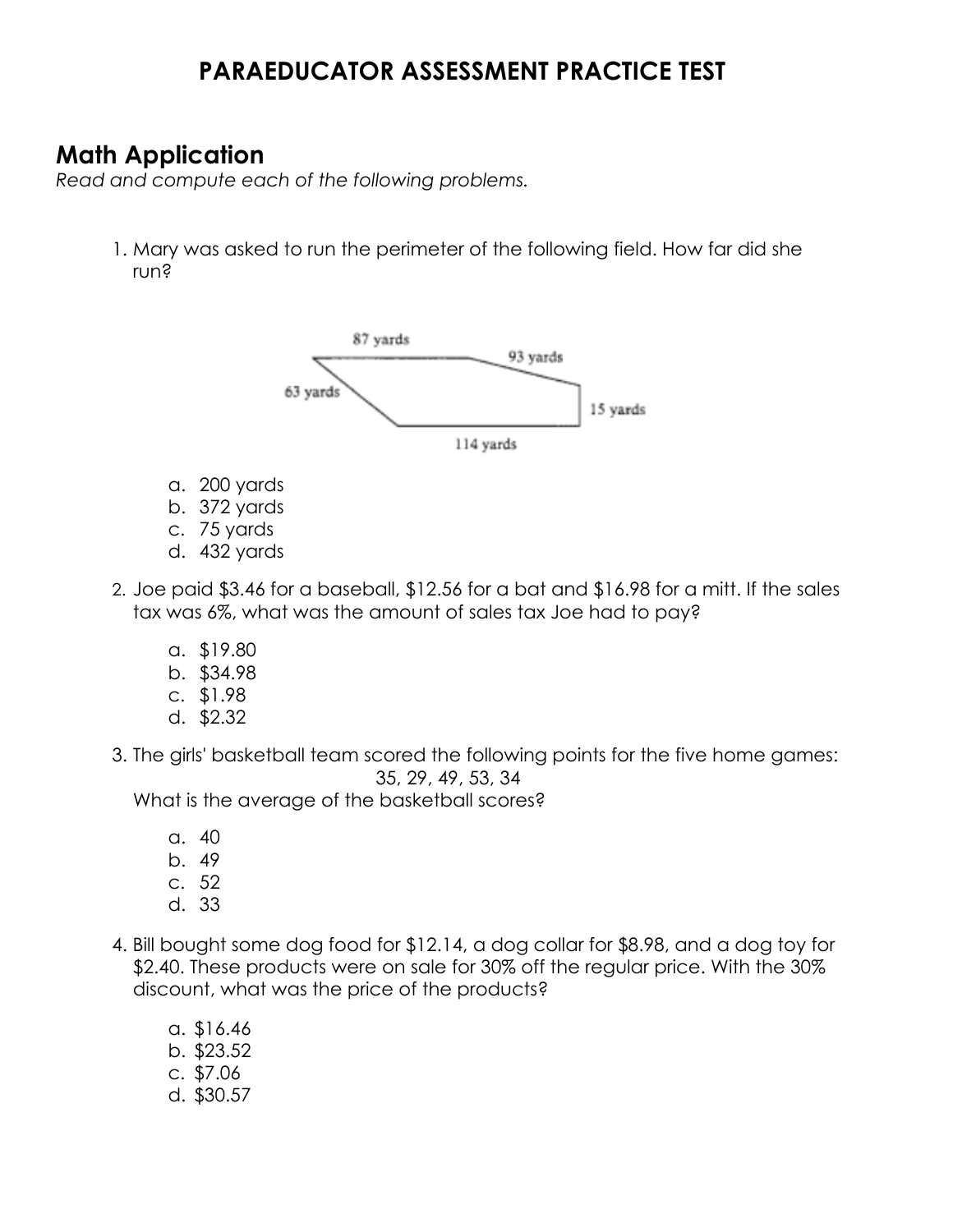5. Find the current balance of the following check register.

| Check<br>No. | Date | Checks issued to or<br>Description of Deposit | Amount of<br>Check | Amount of<br>Deposit | Balance:<br>248.61 |
|--------------|------|-----------------------------------------------|--------------------|----------------------|--------------------|
| 1783         | 1/21 | A - Z Rental                                  | 17.86              |                      |                    |
| 1784         | 1/29 | The Corner Market                             | 73.41              |                      |                    |
| 1785         | 1/31 | Ralph's Shoes                                 | 9.86               |                      |                    |
|              | 1/31 |                                               |                    | 425.00               |                    |
| 1786         | 1/31 | Joe's Used Cars                               | 275.00             |                      |                    |

- a. \$376.13
- b. \$297.48
- c. \$248.61
- d. \$425.00
- 6. Susan was paid \$4.40 per hour on her job. She worked 40 hours during that week. How much did she make for the week?
	- a. \$200.00
	- b. \$167.00
	- c. \$237.00
	- d. \$176.00
- 7. Susan receives time and a half for overtime. Using the information from Problem 6, compute Susan's salary including 6 hours of overtime.
	- a. \$215.60
	- b. \$219.80
	- c. \$607.20
	- d. \$303.60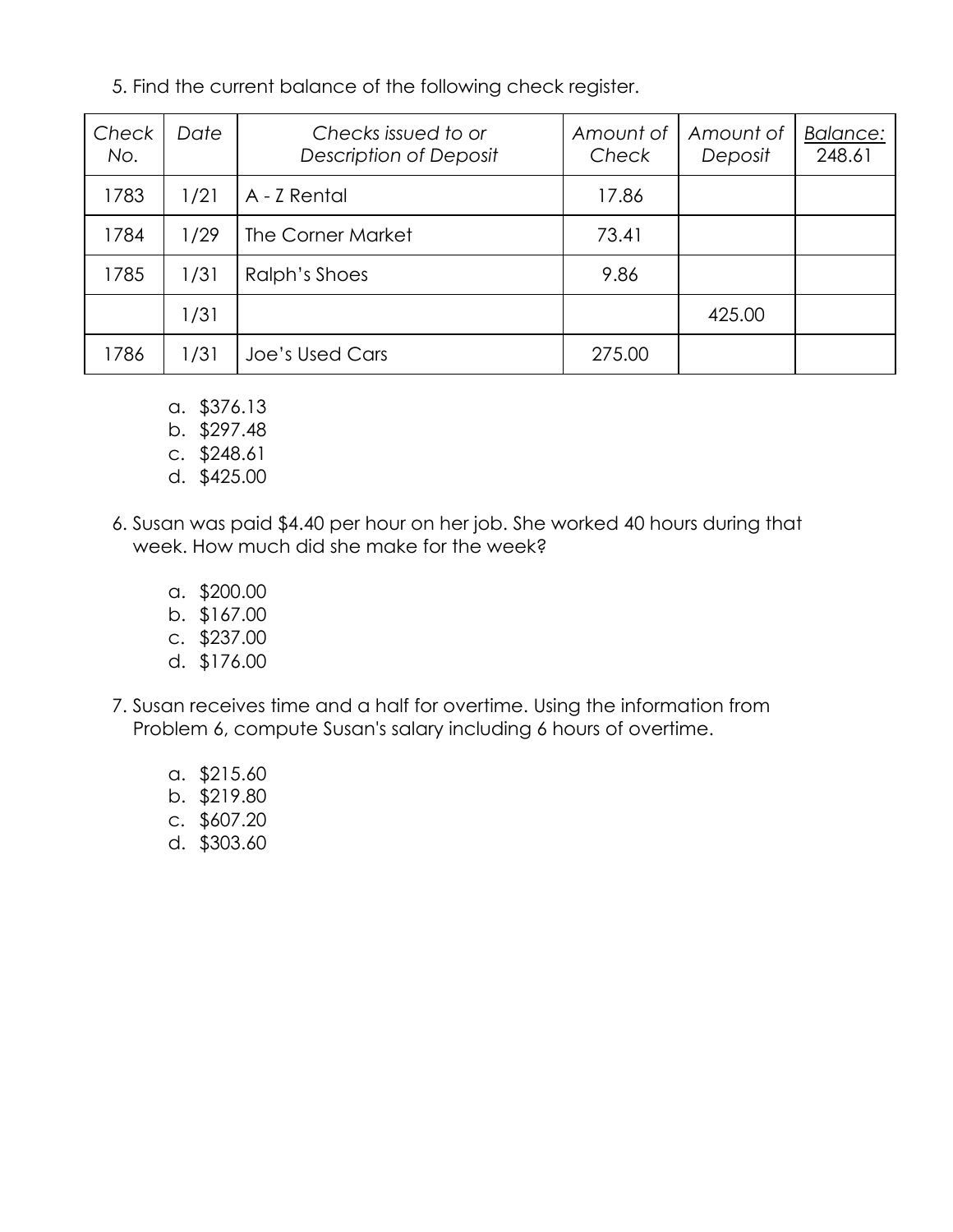8. Pete walks to school every day. He wants to know how many miles he walks during the week. Using the map below, how many times does he have to walk the distance between his house and the school to equal one mile, or 5,280 feet?



 *Use the following coordinate graph to answer the questions below:* 

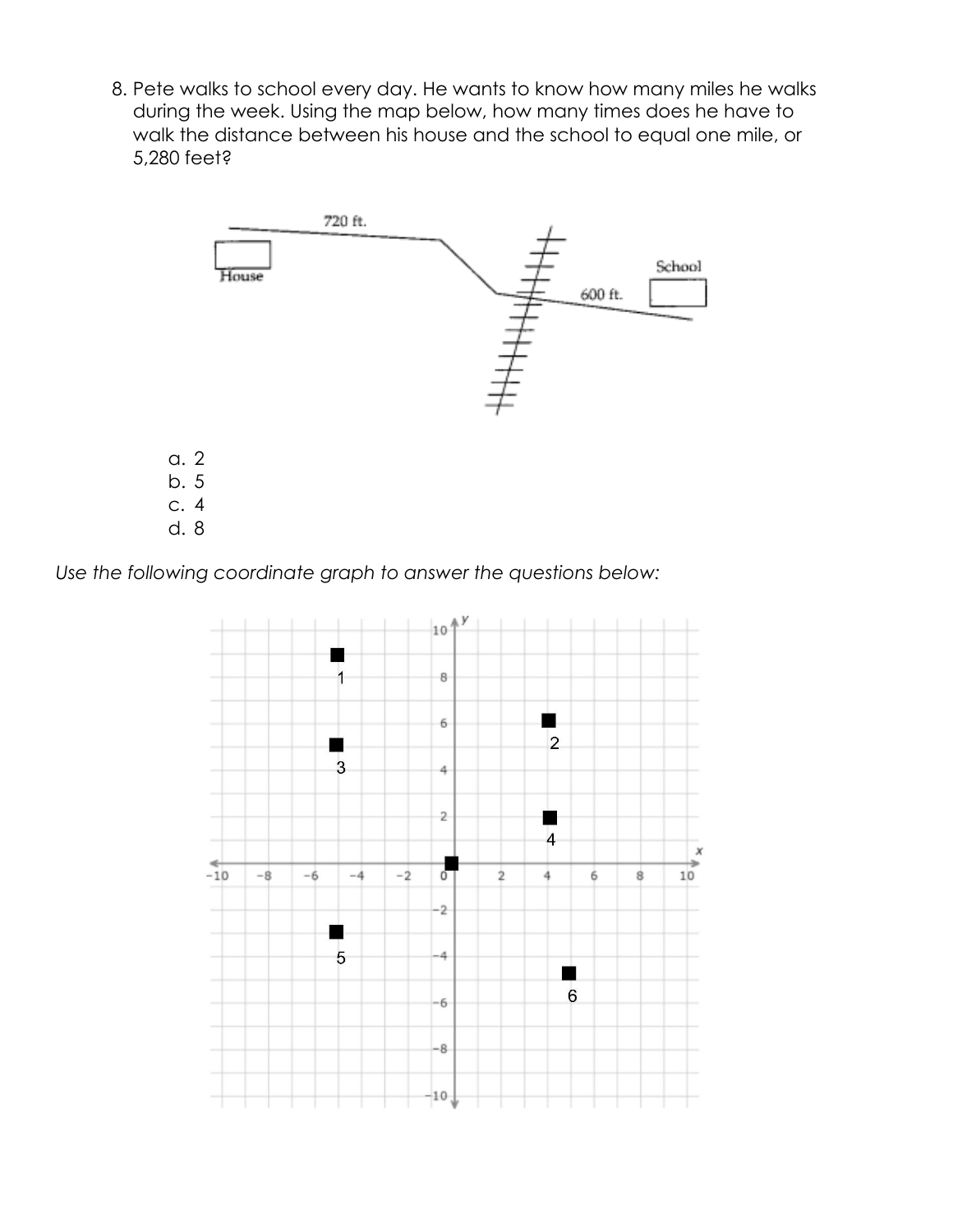9. What point is located at (5,-5)?

- a. 6
- b. 5
- c. 1
- d. 3

10. Using the coordinate graph, what point is located at (-5, 5)?

- a. 6
- b. 5
- c. 1
- d. 3

11. Using the coordinate graph, what are the coordinates of point 1?

- a. -5, 9 b. 5,9 c. -9,5
- d. 9,5

12. Using the coordinate graph, what are the coordinates of point 2?

- a. 4,6
- b. 6,4
- c. -4,-6
- d. -6, -4
- 13. Using the coordinate graph, which two points run parallel to points 1 & 2 if connected by a line?
	- a. 3 & 6
	- b. 3 & 4
	- c. 5 & 6
	- d. 4 & 5
- 14. Using the coordinate graph, what two points would run through the origin if connected by a line?
	- a. 3 & 6 b. 3 & 4
	- c. 5 & 6
	- d. 4 & 5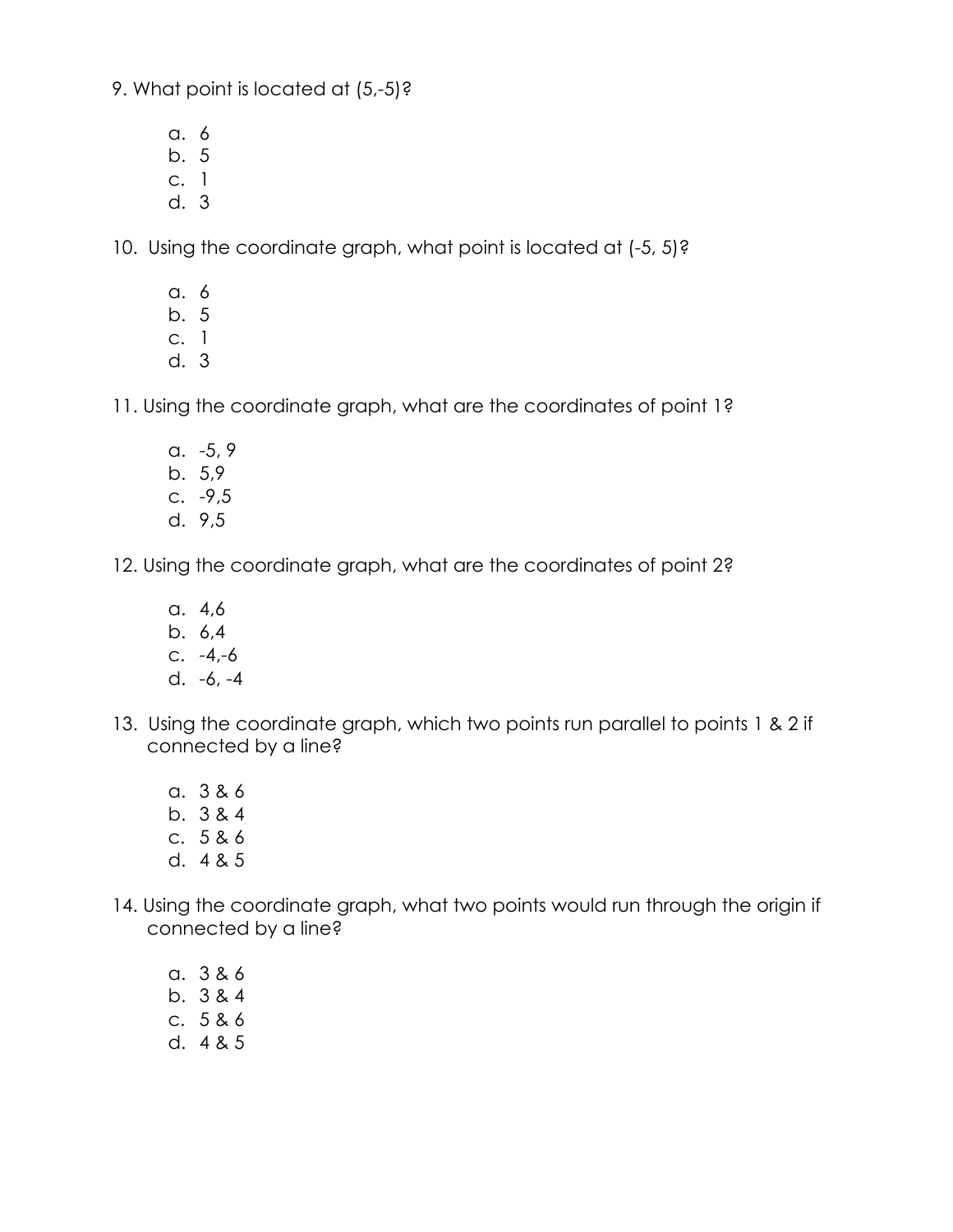*Use the following chart to answer the questions below:* 

| 1910<br>1900<br>Year         | 1920  | 1930  | 1940  | 1950  | 1960 | 1970 | 1980                                                                       | 1990 | 2000 |
|------------------------------|-------|-------|-------|-------|------|------|----------------------------------------------------------------------------|------|------|
|                              |       |       |       |       |      |      |                                                                            |      |      |
| 2,225<br>1,500<br>Population | 3,000 | 4,100 | 5,475 | 6,975 |      |      | $\vert$ 10,225 $\vert$ 12,300 $\vert$ 13,725 $\vert$ 16,725 $\vert$ 19,600 |      |      |

 **POPULATION GROWTH** 

15. Between which ten-year period did Mirror Lake City grow the most?

- a. 1920-1930
- b. 1930-1940
- c. 1950-1960
- d. 1980-1990

16. Between which ten-year period did Mirror Lake City grow the least?

- a. 1900-1910
- b. 1910-1920
- c. 1920-1930
- d. 1970-1980
- 17. What was the percent increase in the population from 1930 to 1970 in Mirror Lake City?
	- a. 55%
	- b. 85%
	- c. 100%
	- d. 200%
- 18. Which twenty-year period had the same increase in population as a ten-year period in Mirror Lake City?
	- a. 1900-1920 and 1970-1980
	- b. 1930-1950 and 1990-2000
	- c. 1940-1960 and 1980-1990
	- d. 1980-2000 and 1950-1960

 *Answer the following questions:* 

19. Which of the following is equivalent to (5a - 3b) + (-2a + 7b)?

- a. 3a 4b
- b. 3a + 4b
- c.  $7a + 4b$
- d. 3a 10b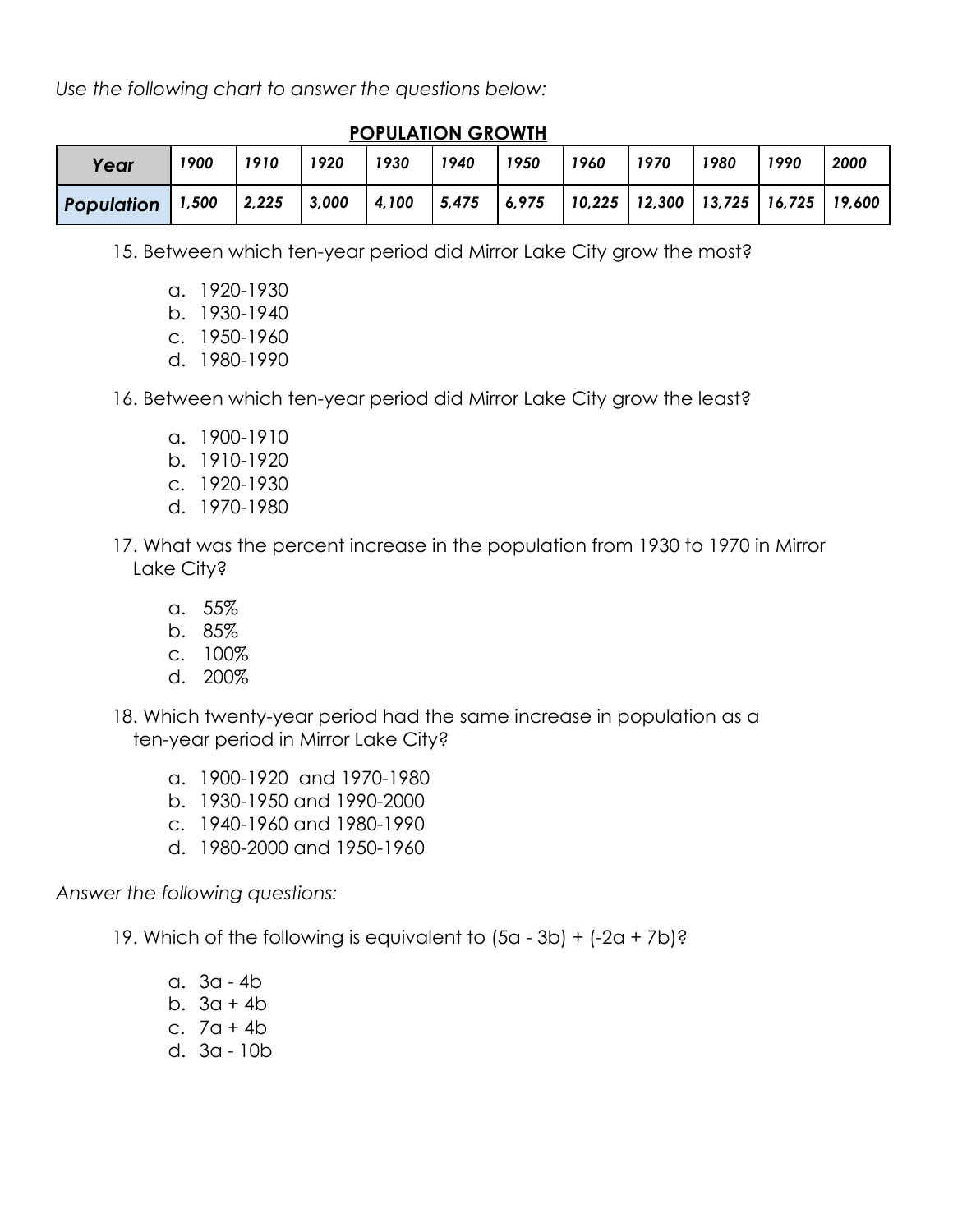20. Which of the following is equivalent to  $4(2 - 5x) = 6 - 3(1 - 3x)$ ?

a.  $8x = 5$ b.  $8x = 17$ c.  $29x = 5$ d.  $29x = 17$ 

*Use the chart below to answer the questions that follow*



### **FAMILY BUDGET**

- 21. If the family income is \$1,200 per month, what amount will be budgeted for Car/Gas?
	- a. \$180
	- b. \$240
	- c. \$264
	- d. \$360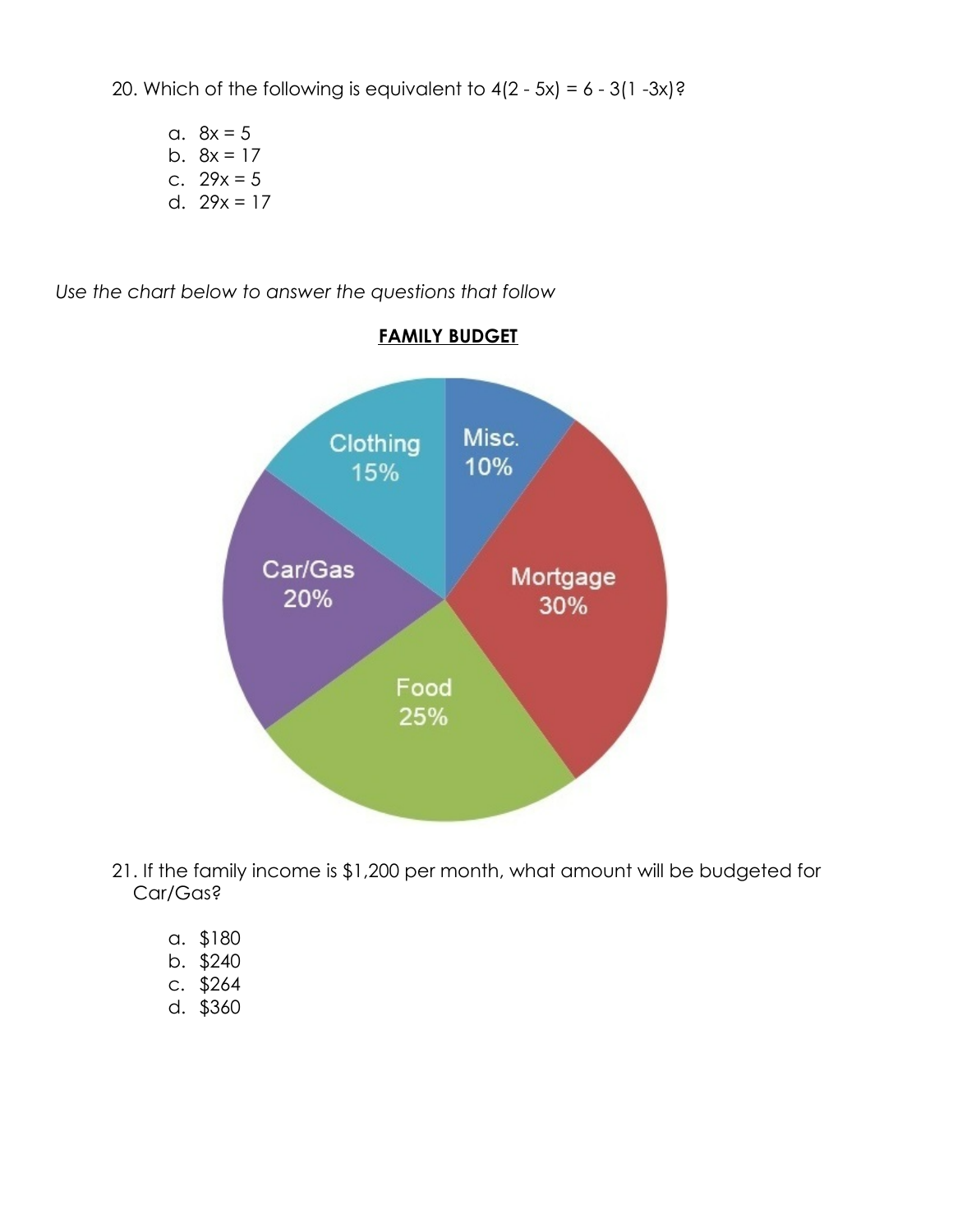22. If the family income is \$1,498 per month, what amount will be budgeted for Mortgage?

- a. \$430.00
- b. \$449.40
- c. \$475.50
- d. \$501.68
- 23. If the family has budgeted \$630 for Mortgage, what is the family income per month?
	- a. \$1,690
	- b. \$1,775
	- c. \$1,800
	- d. \$2,100
- 24. If the family has budgeted \$300 for Food, what is the family income per month?
	- a. \$1,000
	- b. \$1,200
	- c. \$1,250
	- d. \$1,300
- 25. If the family income is \$1,860, how much will be spent if ½ of the amount budgeted for Misc. will be spent on taking a day trip to the local mountains?
	- a. \$60
	- b. \$93
	- c. \$186
	- d. \$190
- 26. If the family income this month is \$1,600 and the amount budgeted for Clothing is to be divided among 3 children, how much would each child receive?
	- a. \$80
	- b. \$110
	- c. \$240
	- d. \$530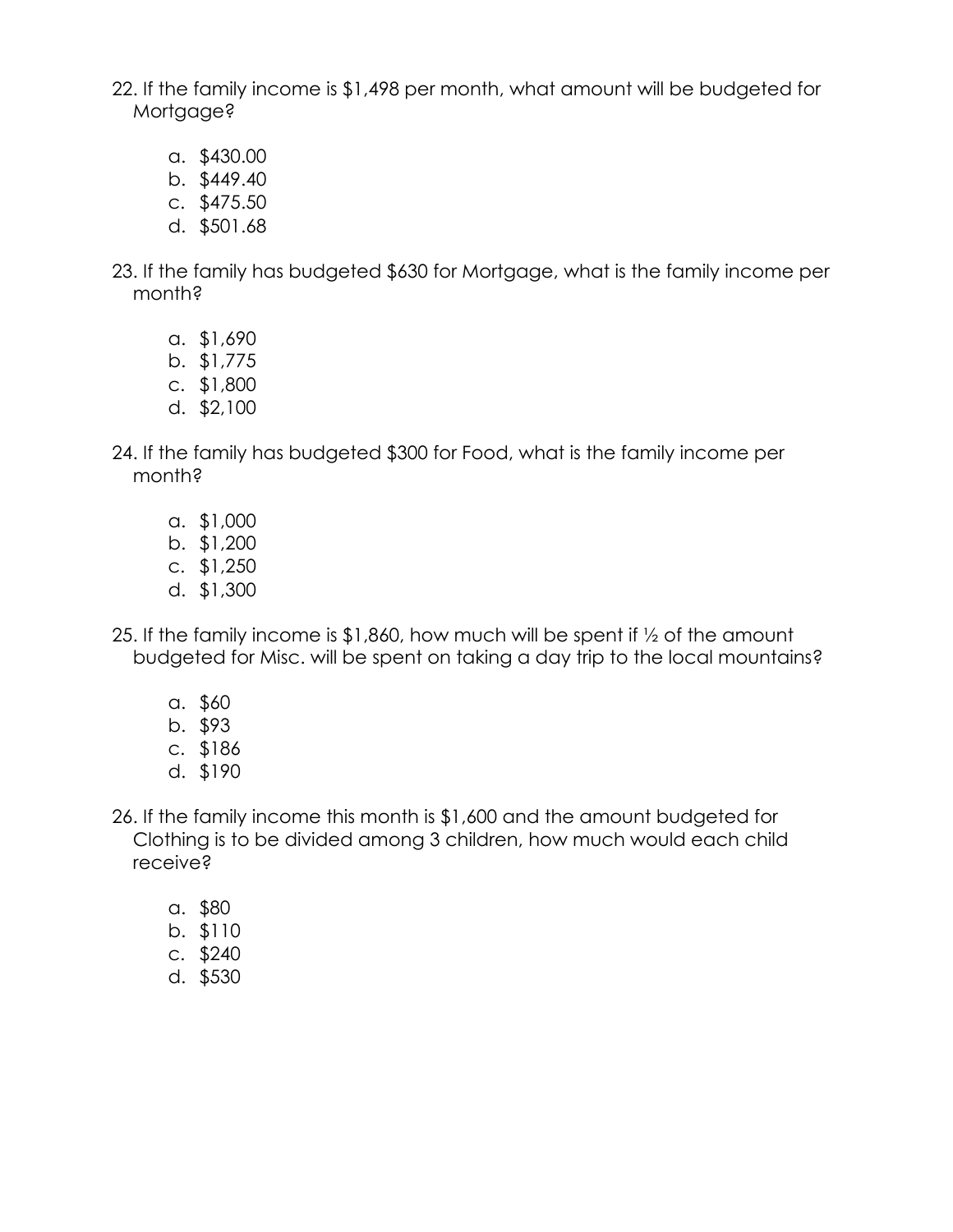*Use the graph below to answer the question that follows:* 



### **WASHINGTON SCHOOL**

- 27. If the shaded region represents the school yard at Washington School, what is the approximate area, in square feet, of the school yard?
	- a. 2,800
	- b. 2,850
	- c. 2,900
	- d. 2,950

 *Use the figure below to answer the question that follows:* 



 28. If the largest possible circle is removed from a square that is 12 ft on each side, approximately how many square feet are left? (Area of a circle =  $\pi \cdot r^2$ ,  $\pi \approx 3.14$ 

- a. 24 b. 31 c. 100
- d. 144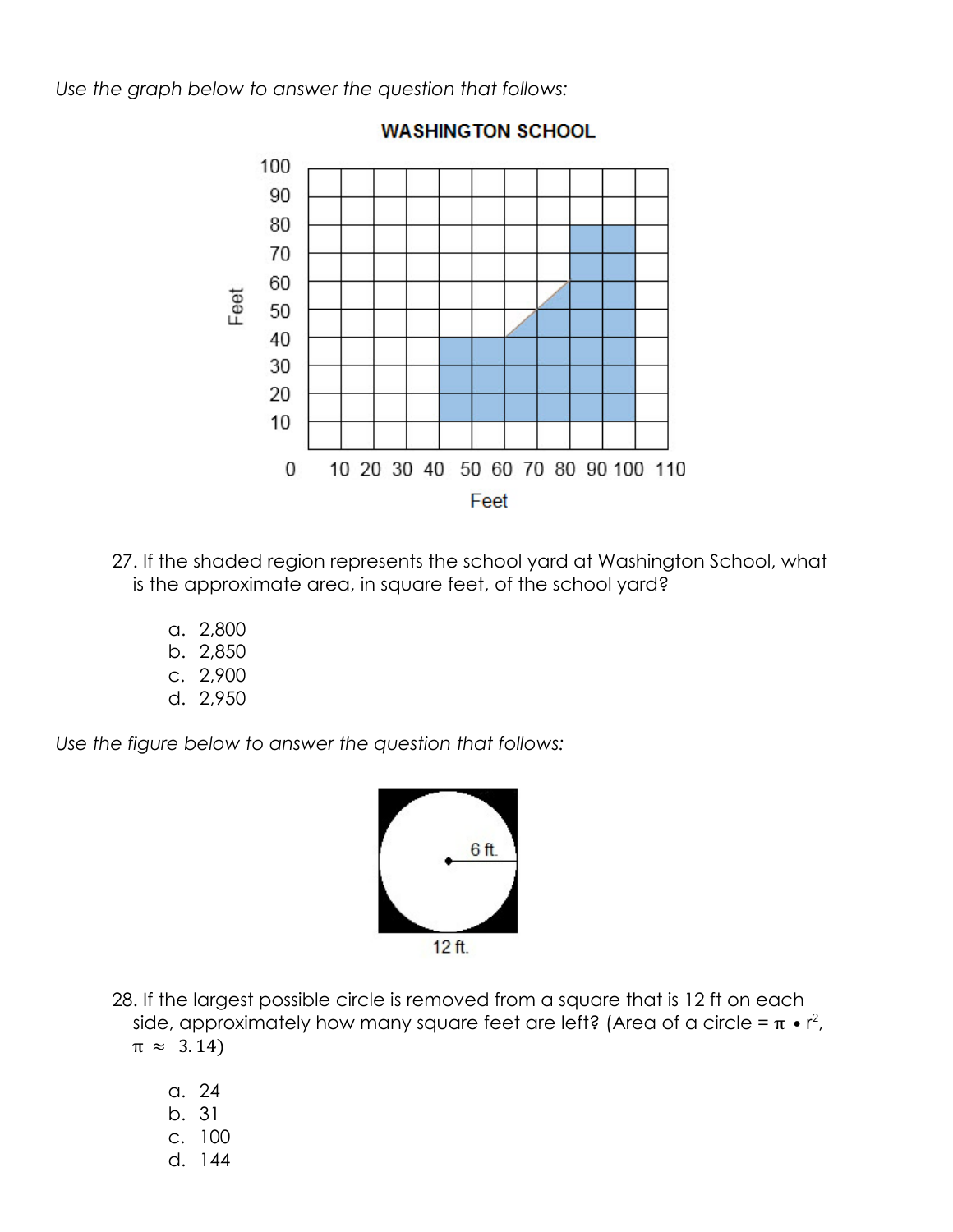*Math Application Answers:*

*1. b, 2. c, 3. a, 4. a, 5. b, 6. d, 7. a, 8. c, 9. a, 10. d, 11. a, 12. a, 13. b, 14. d, 15. c, 16. a, 17. d, 18. b, 19. b, 20. c, 21. b, 22. b, 23. d, 24. b, 25. b, 26. a, 27. a, 28. b*

## **English Language Arts**

#### **Reading Comprehension Activity**

*Read the passage and answer the following five questions.*

#### **Aztec Calendar**

If you are superstitious, you are not unlike myriads of humans who have lived before and who are living today. One group of ancient people who believed in luck were the Aztecs.

The Aztec year was 360 days divided into eighteen months of twenty days each. This left five days remaining and they were considered to be unlucky. During that time the Aztecs would smash their old gods and let the sacred fires of the temples burn out. Even furniture and goods were destroyed. On the night of the fifth day the priests prepared to give sacrifices to the gods. As the forked tongues of the fires licked at the darkening sky of the fifth day, messengers hurried about the country to announce that the gods of evil had been finally satisfied and that happier times would return with the rising sun. Once the sun came out it was considered to be a lucky time again.

Today, with the exception of Friday the thirteenth, our calendar does not contain days that are considered to be particularly unlucky. Still there are many who believe that luck places an important role in determining their destiny. If you shy away from walking under a ladder, throw salt over your shoulder when the shaker spills, or never open an umbrella in the house, you are at least partially showing that what has been identified as luck or unlucky affects you.

So concerned are some people about the simple number thirteen, that many hotels do not even have a thirteenth floor.

Whatever your personal opinion about things lucky or unlucky, one thing is certain – what an individual person perceives as luck influences his behavior.

- 1. The principal idea of this article concerns
	- a. ancient people.
	- b. the Aztecs.
	- c. people and luck.
	- d. Friday the  $13<sup>th</sup>$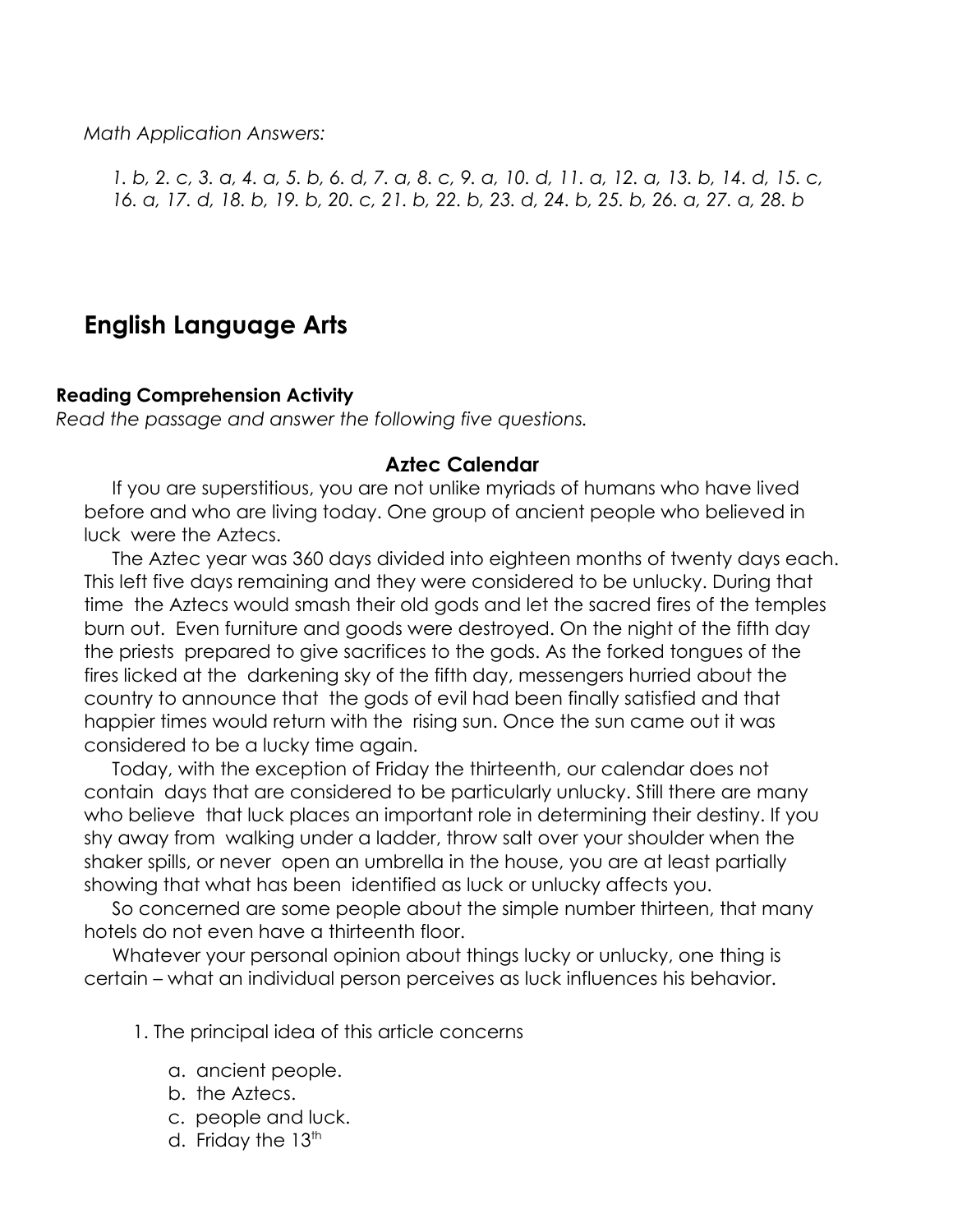- 2. The unlucky days of the Aztecs were
	- a. the first five days of the year
	- b. during the spring of the year.
	- c. the last five days of winter.
	- d. five days that belonged to no month.
- 3. During the unlucky days of the Aztecs, the article said
	- a. they destroyed furniture and goods.
	- b. they sang.
	- c. they dressed in special costumes.
	- d. they stayed indoors.
- 4. The Aztec year was divided into
	- a. 360 days.
	- b. 365 days.
	- c. 370 days.
	- d. 160 days.
- 5. The word perceive means to feel
	- a. discouraged.
	- b. perturbed.
	- c. a certain way.
	- d. unhappy.

*Reading Comprehension Answers:*

*1. c, 2. d, 3. a, 4. a, 5. c*

#### **English Usage**

*Find the word that is used incorrectly in the paragraph below.*

- 1. Peanut butter is rich in a variety of nutrients but it's also rich in [calories](https://www.webmd.com/diet/rm-quiz-truth-calories) and fat. While the healthy fats in peanut butter are nutritious, you should consume them in excess to avoid unwanted weight gain or potential health problems.
	- a. rich
	- b. fat
	- c. nutritious
	- d. excess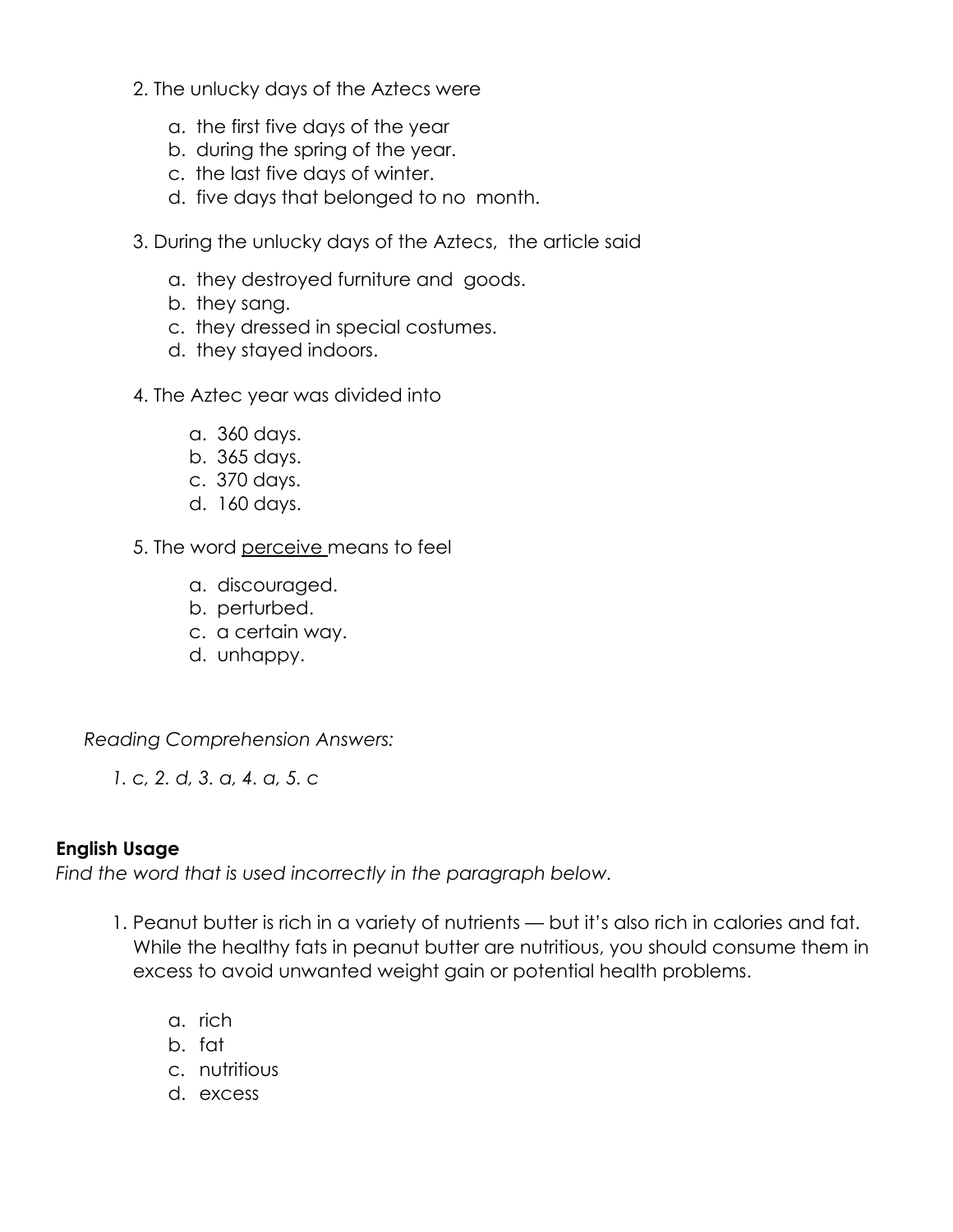2. Which one of the following choices uses the underlined word in the same way as it is used in the sentence below?

Please, secure the load on the truck before pulling out of the driveway.

- a. This is a secure location for camp.
- b. I will secure the dog by tying him up.
- c. I am feeling secure in the police station.
- d. None of the above
- 3. Select the word that correctly completes the sentence. I am lost without the directions to **Noting the house**.
	- a. his
	- b. their
	- c. there
	- d. Both A and B

*English Usage Answers:*

*1. d, 2. b, 3. d*

# **Writing**

*Read the paragraph below and answer the following question*

Too many students in the United States arrive at high school academically unprepared. Many of these students fail to make the critical transition from middle school to high school unsuccessfully and drop out of school, often by tenth grade. Those who don't drop out often find it difficult to earn credits necessary to advance from one grade to the next and perform poorly on measures of achievement, l;ike course grades and standardized tests. Recent evaluations of models for high school reforms suggest that focusing on the critical transition year of ninth grade can make a real difference.

- 1. Which word is used INCORRECTLY in the paragraph above:
	- a. academically
	- b. transition
	- c. unsuccessfully
	- d. reform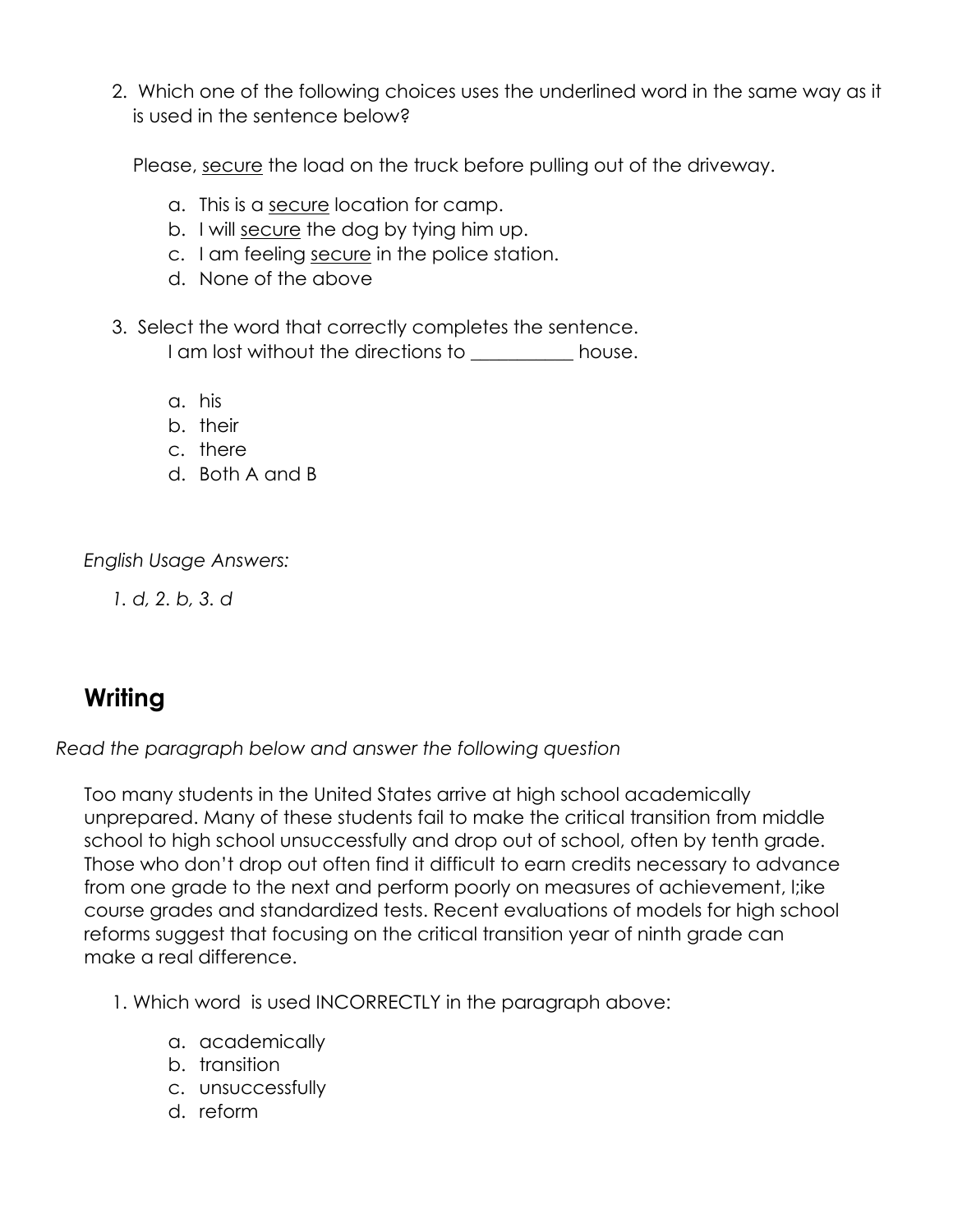*The following paragraph may not be in logical sequence. Read the sentences and select the best order for them.*

### **How to Pick A Watermelon**

**1** It takes a little detective work to pick a good watermelon, but it's quick and easy, I promise . **<sup>2</sup>** If you've ever walked up to a bin of watermelons and felt totally confused about which one to pick because they seem to all look the same, you're not alone. **<sup>3</sup>**Here's how to do it. **<sup>4</sup>**When it's time to pick a watermelon, you want to touch, look, and listen.

2. What is the best order for the sentences above?

- a. 1-3-2-4
- b. 4-3-1-2
- c. 2-1-4-3
- d. 2-4-3-1

*Answer the following question:*

3. Which of the following combines the underlined sentences into a sentence with the BEST grammar?

Jim and John went to the store.

Jim and John bought milk.

Jim and John bought bread.

- a. Jim and John went to the store where they bought milk, and they bought bread.
- b. Jim and John went to the store and bought bread and milk.
- c. Buying bread and milk Jim and John went to the store.
- d. Milk and bread were bought with Jim went to the store and John went to the store and bought bread and milk.

*Writing Answers:*

*1. c, 2. c, 3. B*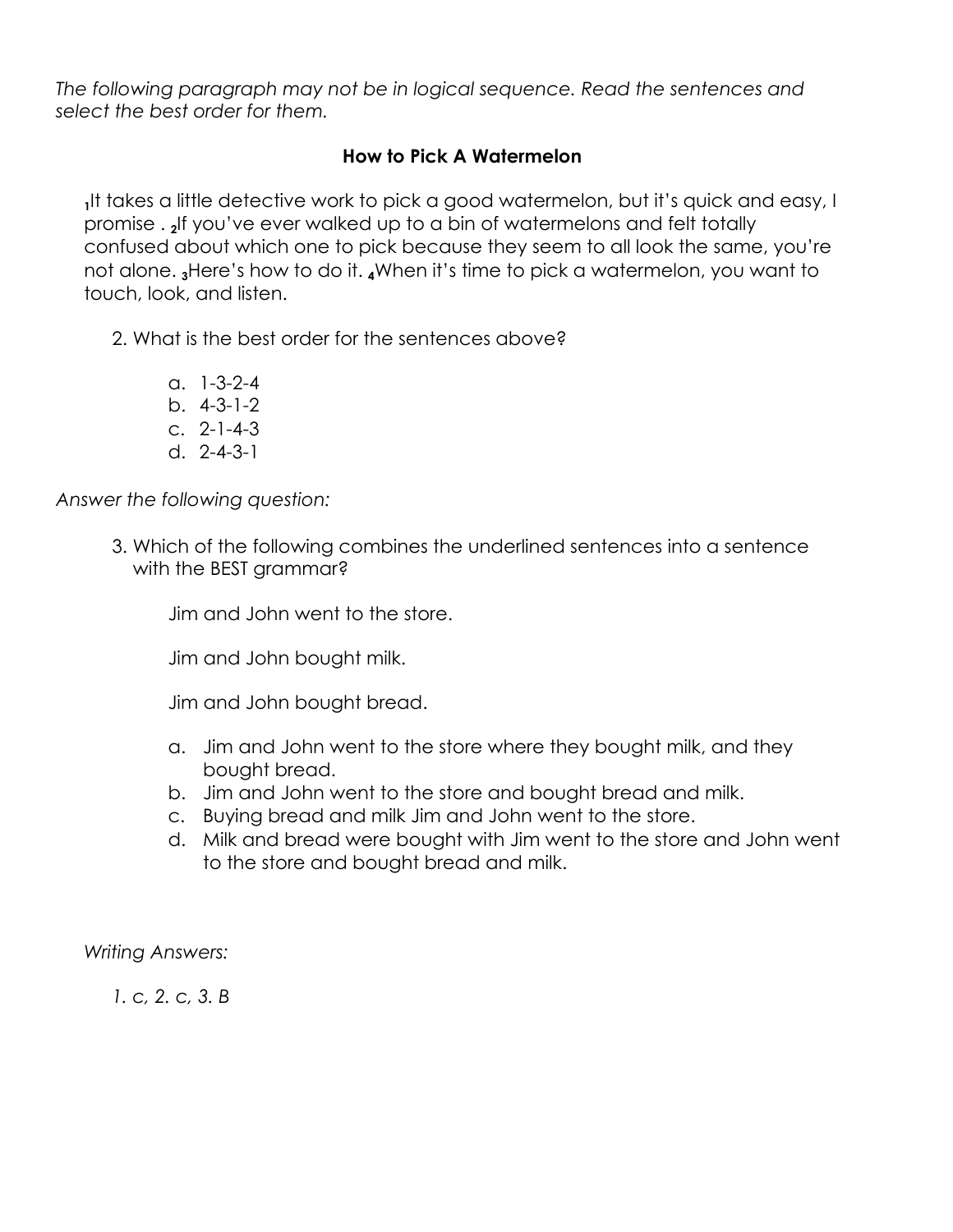# **Ability to Assist**

*Read the passage and instructions then answer the following three questions.*

## **Making a Timeline of An Influential Person**

A helpful way to learn facts and important information about people is to create a timeline. As your student reads a biographical text, they can use the storyboard worksheet to draw and record important information or dates about the person. Then, they can place the dates and events in a timeline to show their understanding of important facts in chronological order. Challenge learners to support their choice of details to get them to think critically about them. This activity is perfect for studying influential people during Women's History Month, Black History Month, Hispanic Heritage Month, Asian American and Pacific Islander Heritage Month, and beyond.

### What You Need:

- One or two copies of the Storyboard worksheet
- **Biography of someone you or your student would like to research**
- Construction paper

## What You Do:

- Give a short description of the person your student chooses to study.
- **Have your student read a biography about the person. For younger** researchers, read a picture book biography or autobiography.
- Discuss the details of the person's life and why they are famous or remembered.
- Reread the book or text with your learner and have them write down notes on the Storyboard worksheet. Support your learner by allowing them to draw pictures first and then go back to add sentences.
- Have them cut out the details and place them in a timeline. If your student did not include dates in their events, encourage them to do so now to help them place the events.
- Review the event placements with your student. Ask them some of the following questions to get them thinking about the importance of each of the details they chose: Which detail is the most important? Which detail is the least important? Why would you choose to add this detail over another? Would this person's life have been different if you eliminated one of their important life events? How did one event impact another event?
- Throughout all the discussions, allow your student to disregard or add different events if they choose to.
- Ask your student to summarize the person's life using their timeline as a reference.
- Once they have all their finalized events in place, learners can glue the events on construction paper.